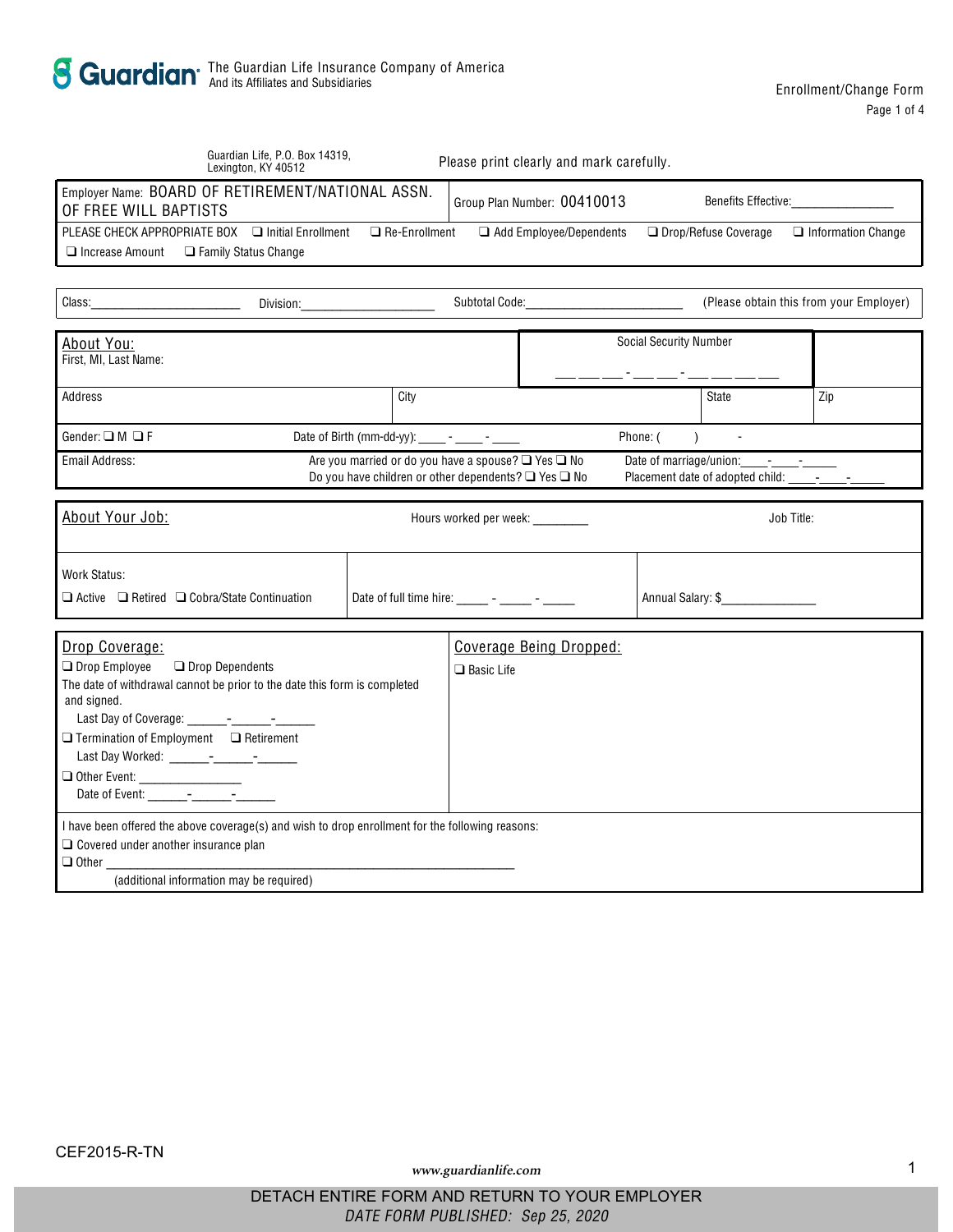|  | Basic Life Coverage: |
|--|----------------------|
|  |                      |

. \_...<br>fit reductione annly. Dlages ess plan administrator

| Delletti requestoris apply. Ficase see plan authinistrator.                                                                                          |                                                                                            |                                                                                                                                                                                                                                                                                                                                                                                                                                                                                                                                                                                                                                                                                              |
|------------------------------------------------------------------------------------------------------------------------------------------------------|--------------------------------------------------------------------------------------------|----------------------------------------------------------------------------------------------------------------------------------------------------------------------------------------------------------------------------------------------------------------------------------------------------------------------------------------------------------------------------------------------------------------------------------------------------------------------------------------------------------------------------------------------------------------------------------------------------------------------------------------------------------------------------------------------|
| <b>Policy Amount</b><br>Employee Only<br>\$25,000<br>The Guarantee Issue<br>Amount is \$25,000.<br>I do not want this<br>coverage.                   | <b>Primary Beneficiaries:</b><br>the benefit. Employer maintains beneficiary information.) | Name your beneficiaries: (Primary beneficiary percentages must total 100%)<br>Date of Birth (mm-dd-yy): - - - Address/City/State/Zip:_________________________<br>Phone: () - Relationship to Employee: 1990 1991 1991 1991 1991 1991 1992 1994 1996 1997 1998 1999 199<br>Date of Birth (mm-dd-yy): - - - Address/City/State/Zip:<br>Contingent Beneficiary: _______________ Social Security Number: ________________<br>Date of Birth (mm-dd-yy):___-___-___Address/City/State/Zip:_____________________<br>Phone: ( ) - Relationship to Employee: Phone: ( ) - Relationship to Employee:<br>(In the event the primary beneficiaries are deceased, the contingent beneficiary will receive |
| If this Basic Life policy will replace your existing life insurance policy under your current employer, provide the amount of the previous policy \$ |                                                                                            |                                                                                                                                                                                                                                                                                                                                                                                                                                                                                                                                                                                                                                                                                              |

**Important Notes:** 

Based on your plan benefits and age, you may be required to complete an evidence of insurability form for Basic Life.

## Signature

I understand that the premium amounts shown above are estimations and are for illustrative purposes only.

Submission of this form does not guarantee coverage. Among other things, coverage is contingent upon underwriting approval and meeting the applicable eligibility requirements as set forth in the applicable benefit booklet.

I understand that I must be actively at work or my elected coverage will not take effect until I have met the eligibility requirements (as defined in the benefit booklet.) This does not apply to eligible retirees.

If coverage is waived and you later decide to enroll, late entrant penalties may apply. You may also have to provide, at your own expense, proof of each person's insurability. Guardian or its designee has the right to reject your request.

Plan design limitations and exclusions may apply. For complete details of coverage, please refer to your benefit booklet. State limitations may apply.

I hereby apply for the group benefit(s) that I have chosen above.

I understand that I must meet eligibility requirements for all coverages that I have chosen above.

I agree that my employer may deduct premiums from my pay if they are required for the coverage I have chosen above.

I acknowledge and consent to receiving electronic copies of applicable insurance related documents, in lieu of paper copies, to the extent permitted by applicable law. I may change this election only by providing thirty (30) day prior written notice.

I attest that the information provided above is true and correct to the best of my knowledge.

Any person who with intent to defraud any insurance company or other person files an application for insurance or statements of claim containing any materially, false information or conceals for purpose of misleading information concerning any fact material thereto, commits a fraudulent insurance act, which is a crime, and may also be subject to civil penalties, or denial of insurance benefits.

The state in which you reside may have a specific state fraud warning. Please refer to the attached Fraud Warning Statements page.

The laws of New York require the following statement appear: Any person who knowingly and with intent to defraud any insurance company or other person files an application for insurance or statement of claim containing any materially false information, or conceals for the purpose of misleading, information concerning any fact material thereto, commits a fraudulent insurance act, which is a crime, and shall also be subject to a civil penalty not to exceed five thousand dollars and the stated value of the claim for each such violation. (Does not apply to Life Insurance.)

SIGNATURE OF EMPLOYEE X

Enrollment Kit 00410013, 0001, EN